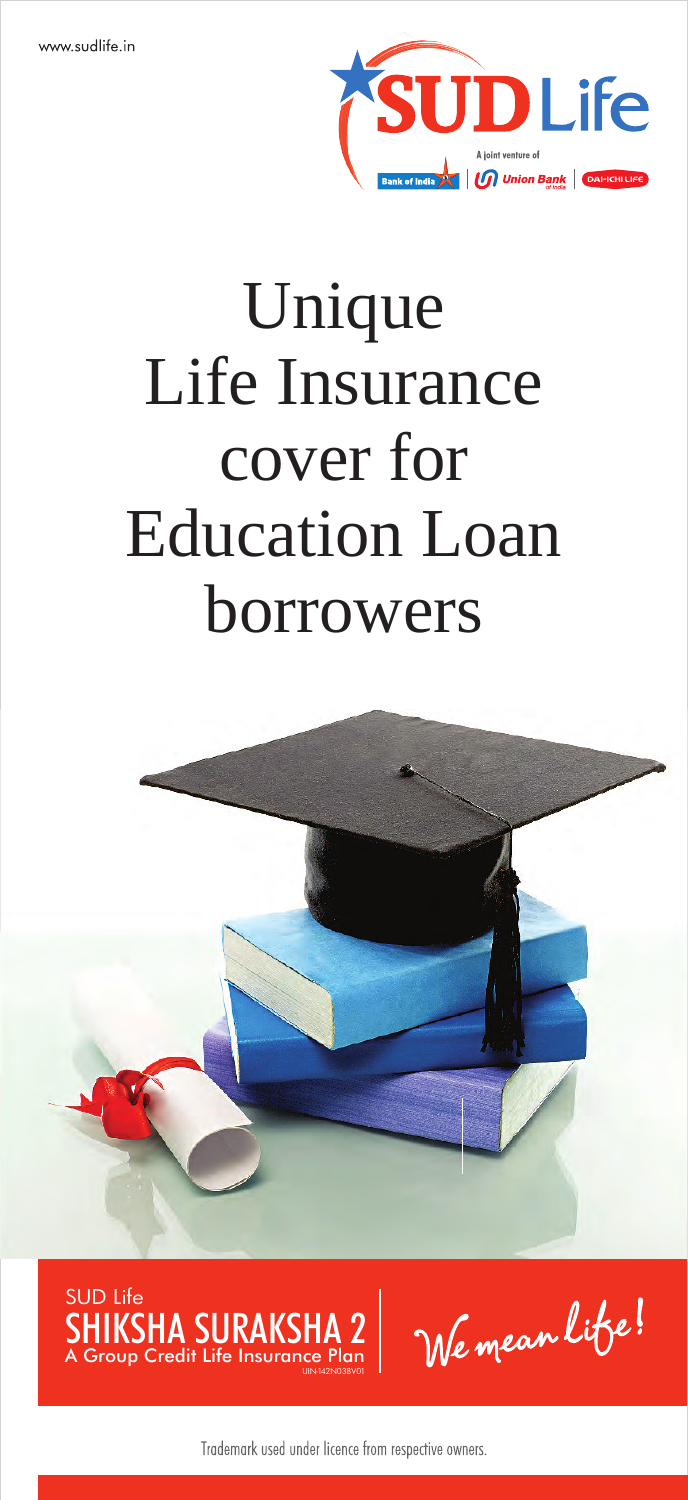Star Union Dai-ichi Life's Shiksha Suraksha 2 Plan enables the student in you to fulfill your desire to acquire knowledge and qualifications without worrying about the liability of the education loan. The Shiksha Suraksha 2 Life Insurance Plan is a Group Credit Life Insurance plan (Non – Participating), which is specially designed to be convenient and affordable. Under this scheme,



SUD Life undertakes to square off the liability of the insured member in the unfortunate event of his death during the term of the education loan.

#### **Key features:**

- 1. Insurance protection at attractive rates to your new and existing loan liabilities.
- 2. Education Loan borrowers from a bank or other financial institution in the age group of 15 - 65 years are covered under a group Insurance arrangement with the Bank or other Financial Institution as the Master Policy Holder.
- 3. The plan will be offered to new or existing loan Borrowers of the Group Master Policyholder.
- 4. The Student, who is the Life Assured, will be covered under the policy both on Voluntary and Compulsory basis.
- 5. The Policy Term will be equal to the Moratorium Period Plus the Repayment Period.
- 6. The cover ceases on the expiry of the term of the loan or on the date of the borrower attaining 71<sup>st</sup> birthday, whichever falls earlier. Cover can be availed for the tenure of the loan subject to a minimum term of 2 years and a maximum term of 30 years. The policy term is subject to the restriction on maximum maturity age i.e the date of the borrower attaining 71st birthday.
- 7. Sum Assured is the loan amount outstanding at the beginning of the policy month of the policy year during which the death occurs.
- 8. Minimum Sum Assured per member ₹ 25,000; Maximum Sum Assured per member –  $\overline{z}$  5,00,00,000. Per member Sum Assured should be in multiples of  $\overline{z}$  1000.
- 9. Group Size Minimum: 50 members and Maximum: No limit.
- 10. Mode of Premium Payment: Single Premium
- 11. Insured members will be provided Certificates of Insurance containing cover details for their information and convenience.
- 12. Moratorium period option Moratorium period ranges from 0 to 8 years. The plan provides life cover for the total outstanding loan amount during the moratorium period as per the option chosen by insured members:
	- i) **Option 1** Interest is paid during study/ moratorium period the sum assured will be equal to the initial loan amount throughout the moratorium period.
	- ii) **Option 2** Interest is not paid during study/ moratorium period the sum assured will be equal to the initial loan amount plus the accrued interest during the moratorium period

### **Policy Benefits:**

**Death Benefit:** In the event of death of the insured member, the Sum Assured which is equal to the loan amount outstanding at the beginning of the policy month of the policy year during which the death occurs, as specified in the Certificate of Insurance issued to each member on his/her admission into this scheme i.e. at the time of taking the insurance cover, will be paid. The claim payment will be made in the name of the nominee/beneficiary/as per applicable law of the insured group member and may be sent to the Master Policyholder for administrative convenience and onward transmission. The sum assured, as specified in the Certificate of Insurance, will be payable.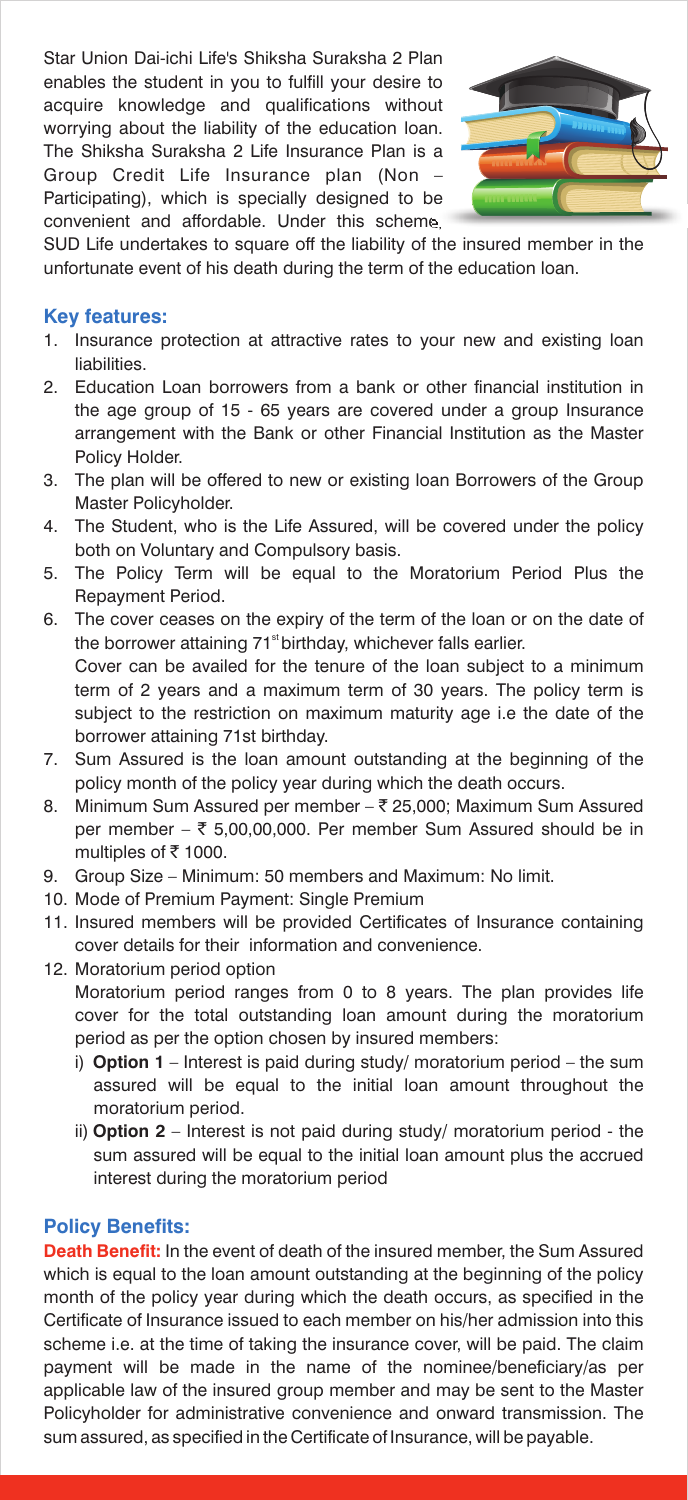**Maturity Benefit:**  There is no Maturity value under this scheme.

**Surrender Value:** Surrender value is available under this product at any point of time from the start of the cover and shall be settled/ paid in favour of the Insured Member.

The Surrender Value will be the higher of Guaranteed Surrender Value or Special Surrender Value.

Guaranteed Surrender Value (GSV) will be 70% of the Premium paid (excluding extra premium and taxes, if any) x (Unexpired term/ Total term) x (Sum Assured benefit at the time of surrender<sup>#</sup> / Sum Assured at inception)

*# If moratorium option is chosen and the Insured Member surrenders within the Moratorium period, then the sum assured benefit at the time of surrender will be equal to the sum assured at inception in the above mentioned formula.*

Special Surrender Value (SSV) will be 90% of the Insured Member's Policy Value at the time of surrender.

Surrender by the Insured Member is allowed, only when a loan is fully repaid before the end of the term or on surrender of the Master Policy. The life cover for the Insured Member will cease immediately on payment of Surrender Value.

#### **High Value Sum Assured Rebates:**

| Initial sum assured                                                          | Rebate as percentage<br>of tabular premium |
|------------------------------------------------------------------------------|--------------------------------------------|
| Upto ₹5 Lakhs                                                                | Nil                                        |
| Greater than $\overline{\xi}$ 5 Lakhs to less than $\overline{\xi}$ 10 lakhs | 1%                                         |
| ₹10 Lakhs to less than ₹25 Lakhs                                             | 1.5%                                       |
| ₹25 Lakhs and above                                                          | 2%                                         |

#### **Tax Benefits:**

The premiums paid towards this policy are eligible for tax benefits u/s 80c of the Income Tax Act, 1961 and the benefits received from this policy is eligible for tax benefits u/s 10(10)D of the Income Tax Act 1961. These are as per the prevailing laws which are subject to change from time to time

#### **Suicide Exclusions:**

In case of a group covered on a voluntary basis, if the Insured Member commits Suicide, whether sane or insane, within one year from the Date of Commencement of the Insurance Cover for that member, the Company shall refund 80% of basic Premium paid (excluding extra premium and taxes) for that member and all insurance for that member will automatically cease.

Suicide exclusion is not applicable for the groups covered on compulsory basis i.e the sum assured equal to the outstanding loan amount as on the date of death will be paid on death due to suicide even within one year from the Date of Commencement of the Insurance Cover for that member.

#### **Nomination:**

Nomination is allowed under this plan.

#### **Free Look Cancellation by the Master Policyholder:**

In case the Master Policyholder is not satisfied with the terms and conditions of the Master policy, he may return the policy within the free look period by stating the reasons for his objections. The free look period is 15 days (as this product is not sourced through distance marketing) from the date of receipt of the policy document. Individual Insured members, in such event, will be entitled to